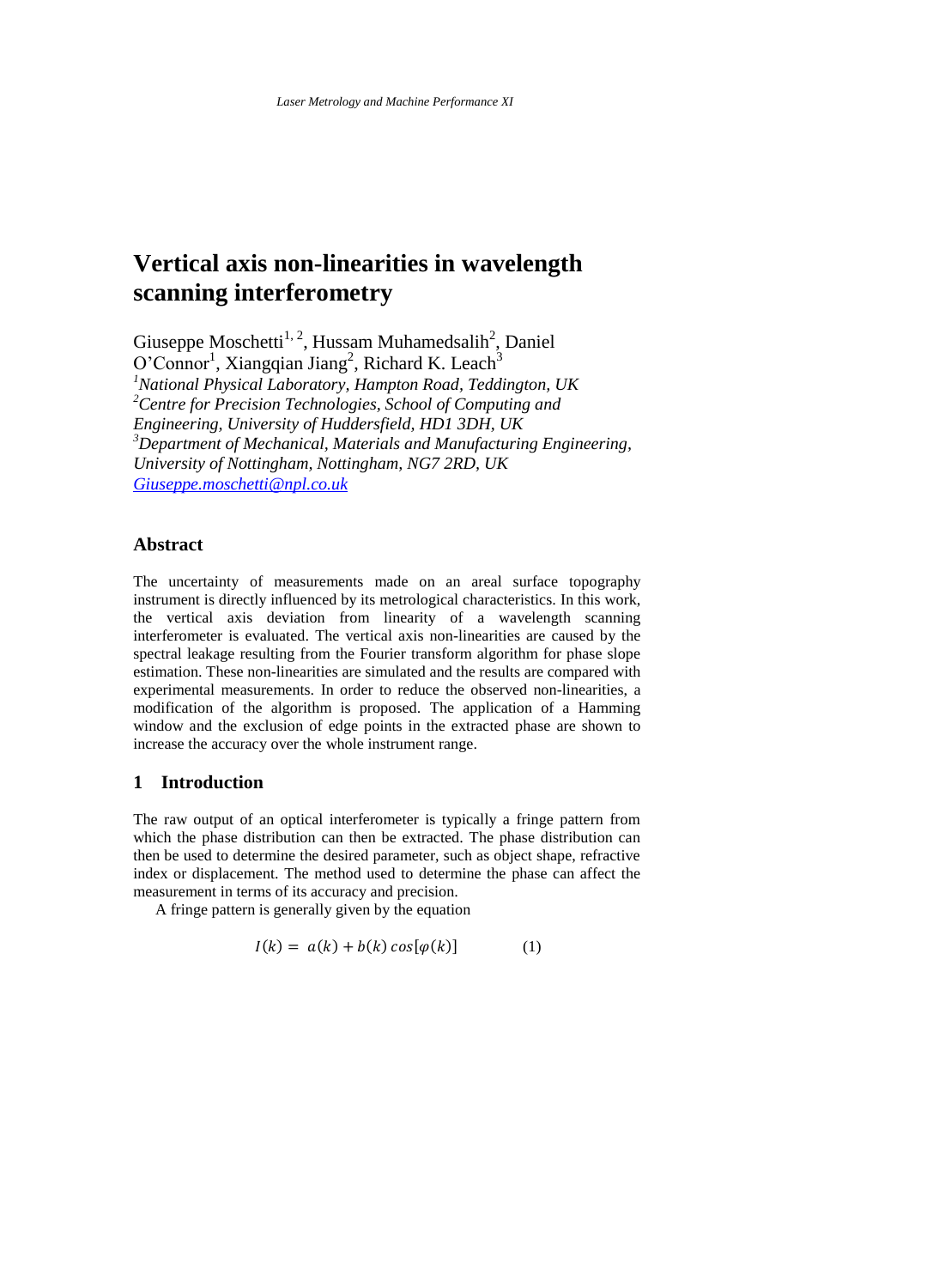where  $I(k)$ ,  $a(k)$ ,  $b(k)$  and  $\varphi(k)$  are the recorded intensity, background intensity, fringe amplitude and phase, respectively. To demodulate the phase information from the recorded intensity, several techniques have been developed, such as the regularized phase tracking [1], the phase-shifting [2] and the Fourier transform technique [3]. The phase tracking technique is a minimization problem in which the fringe pattern is compared with a fringe model. The main drawback for the phase tracking technique is the poor performance when the fringe pattern is sparse. The phase shifting technique is a local method and is, therefore, sensitive to noise. The Fourier transform technique, on the other hand, is more tolerant to noise since it is a global method. This technique has been widely used to demodulate the phase slope (i.e. the instantaneous frequency) from a periodic interference pattern since it was first introduced by Takeda et al. [4]. However, accurate determination of the instantaneous frequency is an important task in other fields, such as mechanical system dynamic response [5], audio signal processing [6] and electrical power system [7].



<span id="page-1-0"></span>Figure 1: Fringe pattern (a) and relative demodulated and fitted phase (b). Insets show the phase deviation from linearity at the edges of the analysed windows. Equations are relative to the phase linear fitted using the entire data set of points or excluding the phase edges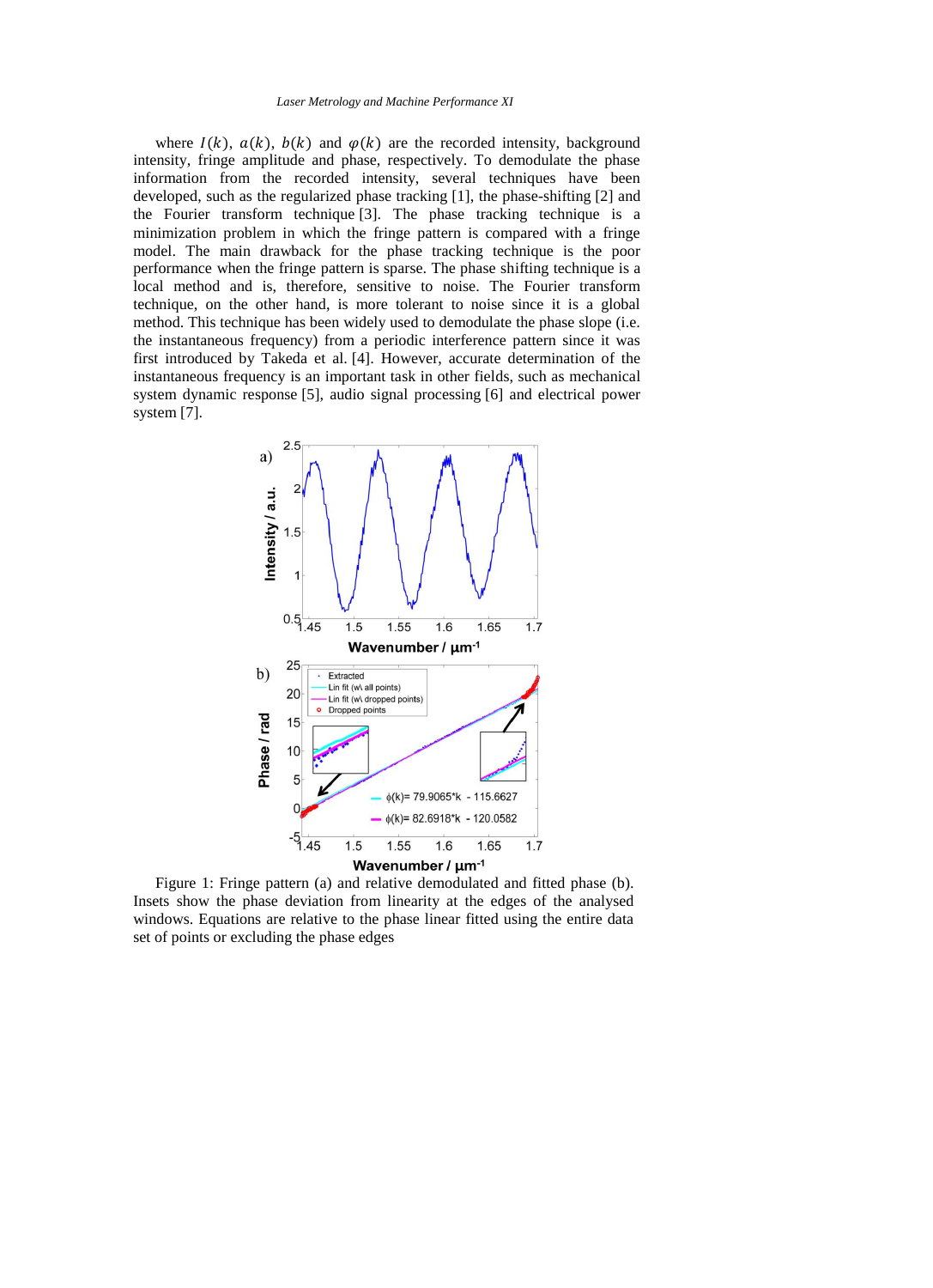The Fourier transform technique is currently used in wavelength scanning interferometry (WSI) to determine surface topography [8]. For a detailed algorithm description see Suematsu et al. [9] and Muhamedsalih et al. [10].

In this paper the effect of the Fourier transform window on the linearity of the extracted phase is investigated. The standard Fourier transform technique is modified in order to optimize the phase slope estimation and, therefore, the measurement accuracy.

The fringe pattern obtained from the WSI is described in Equation (1), the phase is given by

$$
\varphi(k) = 4\pi kh \tag{2}
$$

where  $h$  is the measured surface height, which is half the optical path difference (OPD) between the measurement and reference beams, and  $k$  is the wavenumber (reciprocal of wavelength) of the interfering light. In the measurement process, the wavenumber is scanned linearly and hence the phase of the fringe pattern shifts linearly with a slope proportional to the surface height. In [Figure 1\(](#page-1-0)a) and Figure 1(b), an example of a fringe pattern obtained from a WSI measurement is given along with the demodulated phase and linear fitting. The demodulated phase distribution deviates from its predominantly linear behaviour at the edges of the analysed window. This deviation can be explained by the phenomenon of spectral leakage, which occurs when the fringe pattern does not contain an integer number of periods [11]. Consequentially, the spectral intensity from a single frequency may not be concentrated in one bin of the Fourier transform, but instead spreads out into the surrounding bins. The width of the spectral leakage can be reduced by applying a windowing function in the Fourier transform. However, it can only be partially reduced and not entirely eliminated. To retrieve phase information, the algorithm filters out the negative frequencies in the Fourier domain. Since the spectral leakage redistributes power across the entire spectrum, information is lost through this filtering process and thus, errors are introduced in the extracted phase. These errors propagate into any parameter determined from the extracted phase. In the case of WSI this will result in an error in the phase slope estimation and therefore the measured surface topography.

# **2 Simulation**

A set of simulated fringe patterns was generated by combining Equations (1) and (2) for heights sampled in the range of  $5 \mu m$  to  $35 \mu m$ . This simulation range has been chosen to match the WSI instrument working range which is restricted to the depth of focus obtainable with a  $5\times$  magnification objective lens. Each fringe pattern is then fed in to the Fourier transform algorithm and the height value extracted is compared with the true height to determine the error. This method was used to obtain height error as a function of the true height for different windows: Rectangular, Gaussian, Hann and Hamming (see [Figure](#page-3-0) 2). Rectangular refers to the case in which the signal is Fourier transformed without window applied. For Gaussian, Hann and Hamming, the fringe pattern is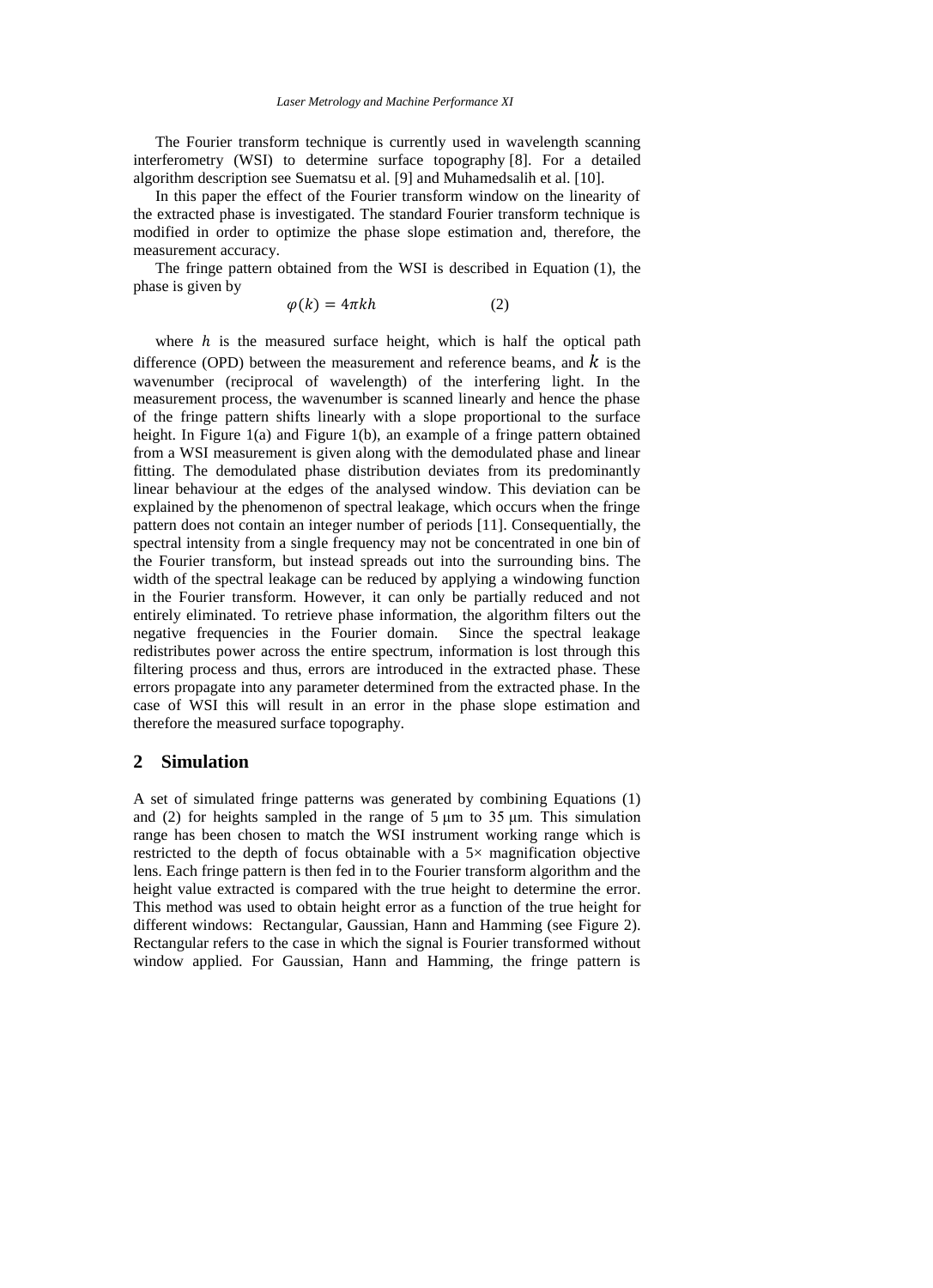multiplied by the respective window before being Fourier transformed. For the Gaussian window, the standard deviation of the bell has been optimized to a value that gives the lowest error ( $\sigma = 73$  samples for a fringe pattern with 256 points). 256 points per fringe pattern are sampled to avoid aliasing for the expected frequencies obtainable in the working range of the instrument ( $f_s \geq$ 5f). Note that for all cases the DC offset is removed from the fringe pattern by mean subtraction.



<span id="page-3-0"></span>Figure 2: Left: WSI range schematic. The largest measurable height is set by both the objective depth of focus (DOF) (35  $\mu$ m for 5 $\times$ ) and signal to noise ratio (SNR); the shortest measurable height is limited by the error introduced by the algorithm. For a given accuracy only a portion of the working range can be used. Right: height error simulation results as a function of nominal height in the range 5 μm to 35 μm.

In each case, the height error shows an oscillatory behaviour with decreasing amplitude for larger nominal heights. Therefore for a given measurement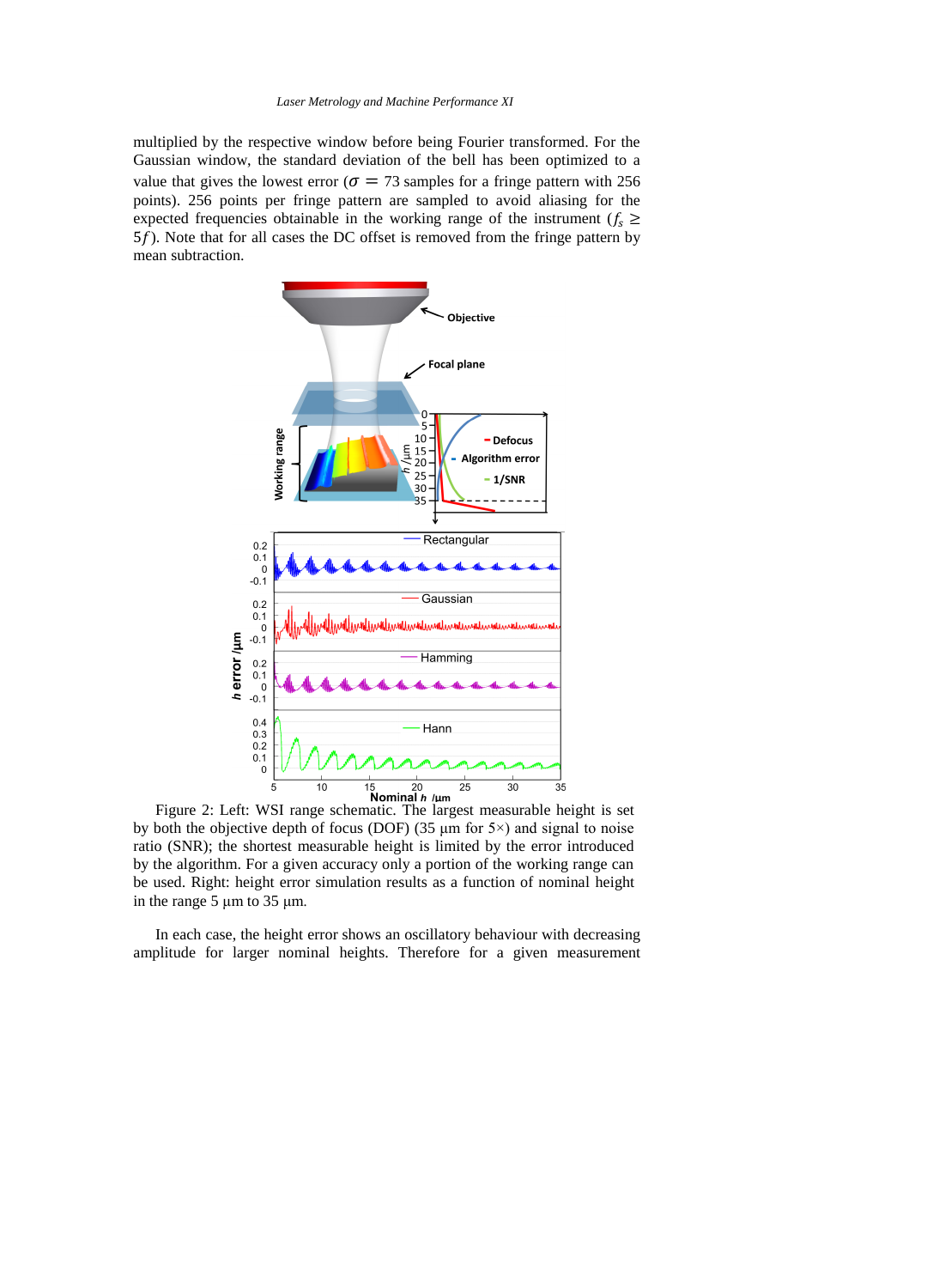accuracy required, only a short portion of the instrument range can be used. The periodic zeros in the height errors correspond to points where a fringe pattern exists with an integer number of periods and thus where no spectral leakage occurs. The decreasing amplitude in error as height increases can be explained again in terms of the spectral leakage. Larger heights result in interference patterns with a larger frequency, therefore, the used frequency spectrum peak is well isolated from spectral leakage into the negative Fourier domain. Therefore less information is lost when these negative frequencies are filtered. It was found that the best performing window in the simulated range was the Rectangular function, with a maximum error of 140 nm and an RMS error of 24 nm.

By noticing that the non-linearity in the extracted phase appears to be isolated mainly to the edges of the analysed window the algorithm's performance may be improved by using only the central data of the demodulated phase to estimate the phase slope. This concept is shown in [Figure 1\(](#page-1-0)b). In [Figure 3,](#page-4-0) the maximum and root mean square (RMS) errors against the percentage of the dropped phase points are shown for the tested windows.



<span id="page-4-0"></span>Figure 3: Maximum (a) and RMS (b) height error in the range 5 μm to 35 μm against percentage of dropped extremity phase points.

When more than 6.25 % of phase data were dropped, the Hamming window exhibits the lowest errors of all the windows. It has maximum and RMS errors of 14 nm and 2 nm, respectively, when 25 % of the phase points are dropped symmetrically from the phase edges, i.e. when only the central and most linear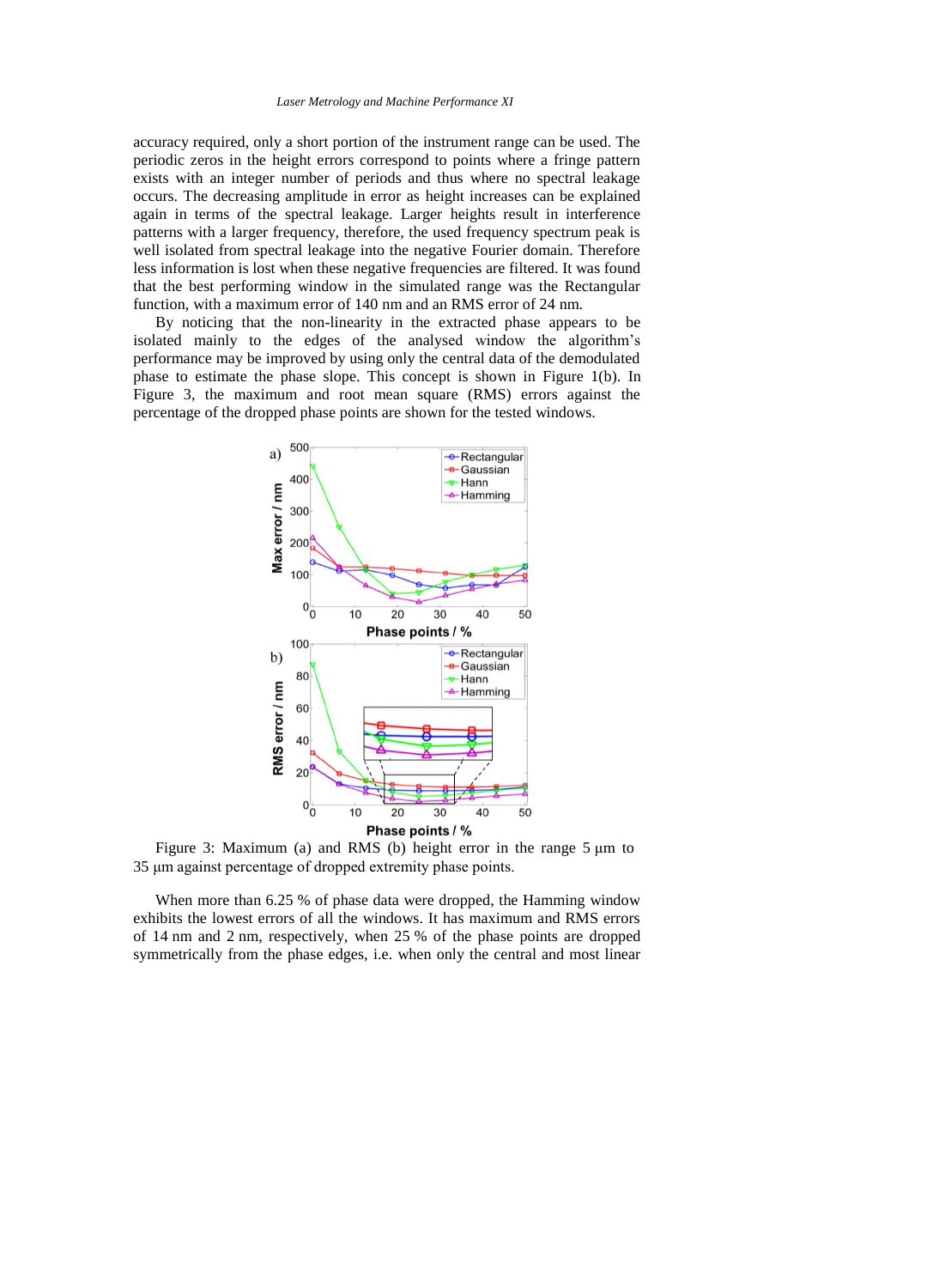portion of the phase is used to estimate the phase slope. This is an improvement by a factor of 10.



Figure 4: Comparison of the extracted phase derivative for different windows corresponding to an height of 6.9064 µm. Rectangular(a), Gaussian (b), Hann(c), Hamming(d). The Hamming window shows the closest linear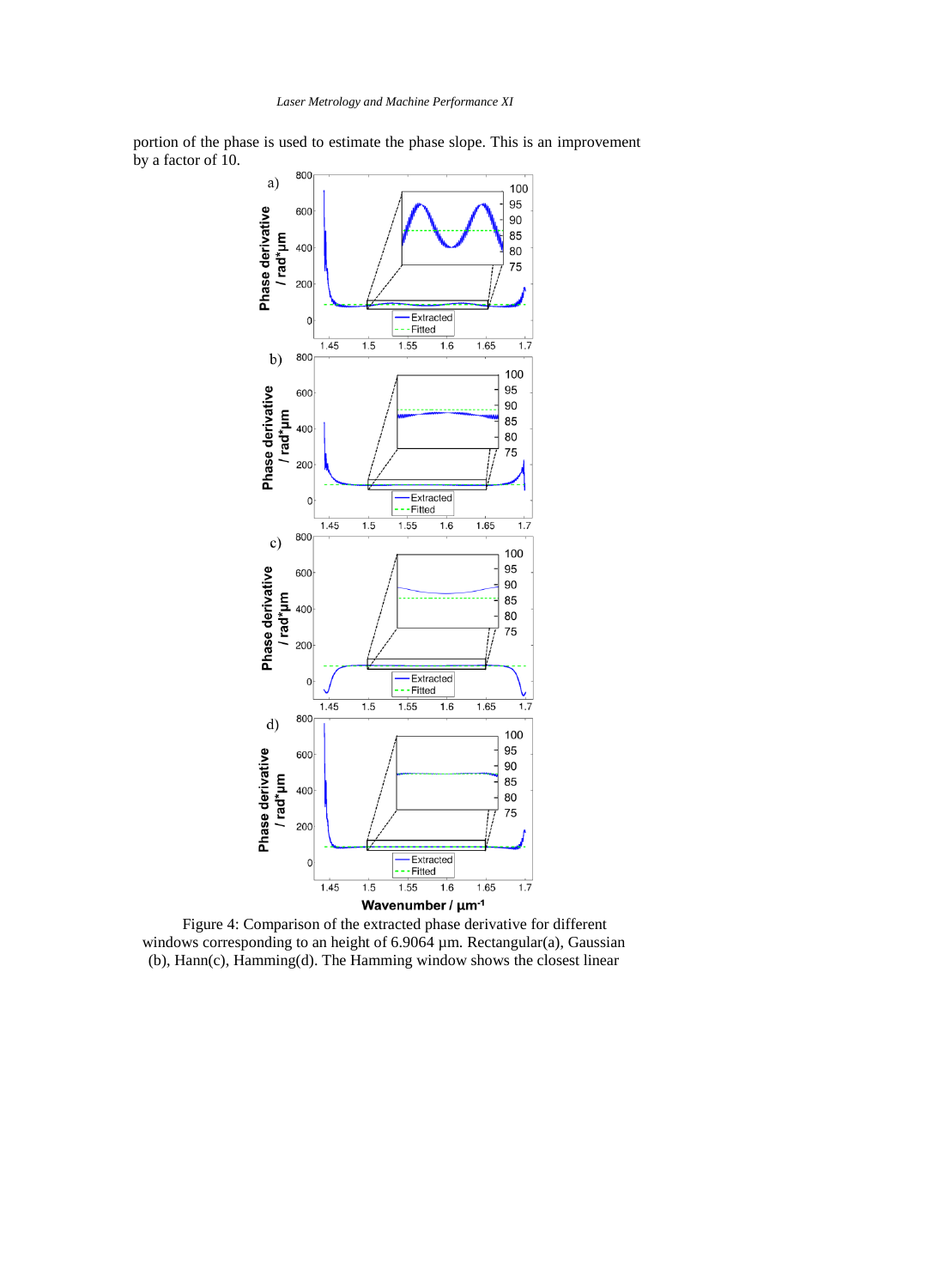behaviour in the central portion therefore providing the best phase derivative estimation among the tested windows.

# **3 Experimental**

An optical flat surface from the NPL areal calibration set [12] was measured with the WSI to evaluate the algorithm's performance on real data. The flat was tilted to measure a continuum of different heights in the range from 5 μm to 7 μm, with the assumption that the response of the instrument is invariant across the field of view.



<span id="page-6-0"></span>Figure 5: Simulated (a) and measured (b,c) flat profiles in the 5 μm to 7 μm range. Plot (a) and (b) have the same legend. Plot (c) is relative to the Hann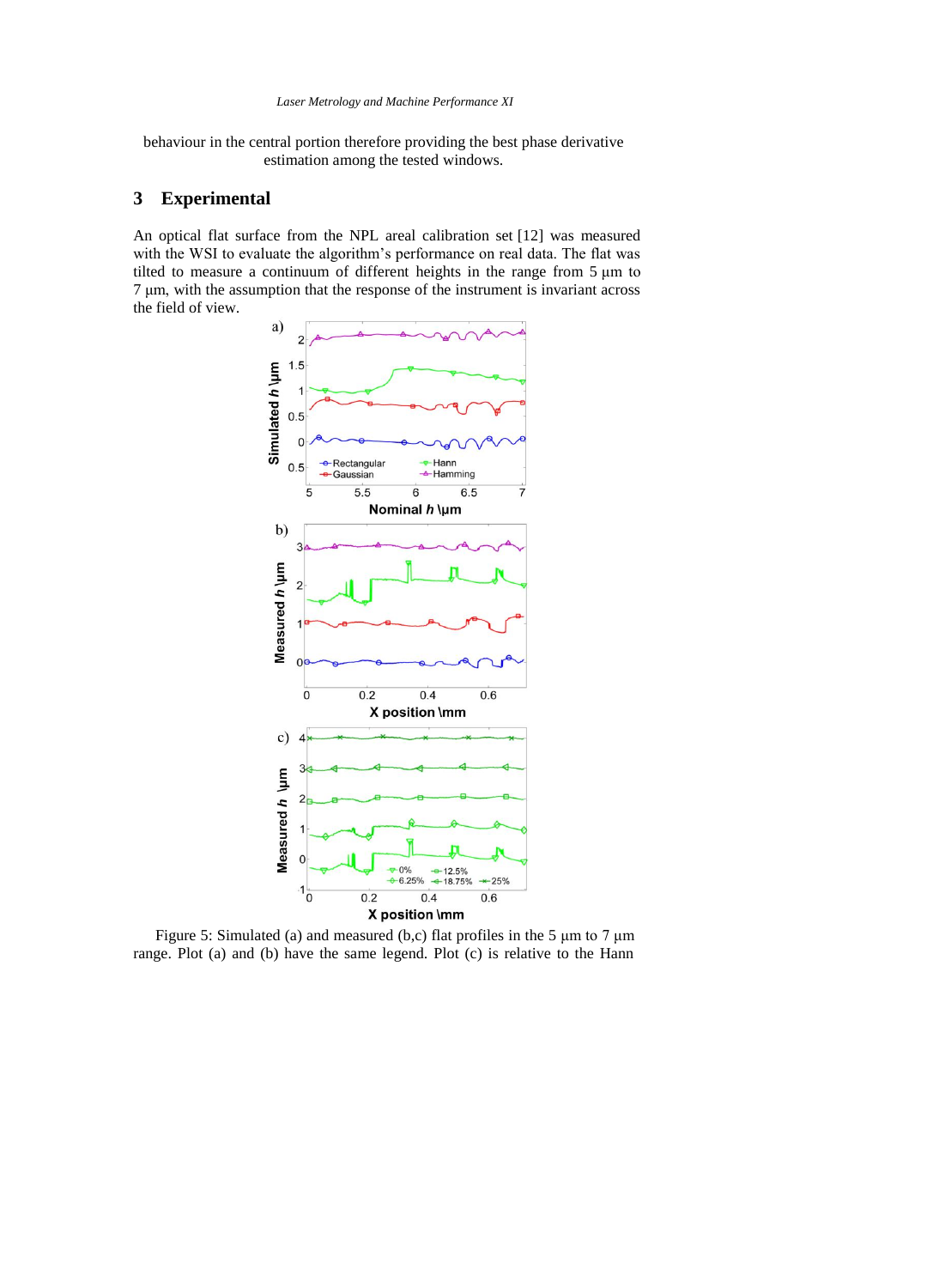window case. The measured surface becomes smoother as more phase points are dropped. Note that the profiles are offset by 1 μm and the tilt is removed for clarity reason.

The tilted optical flat was placed at this extremity of the working range since it is where the Fourier transform algorithm displays the largest errors and is practically unusable (see [Figure 2\)](#page-3-0). The simulated and measured profiles using different windows are in agreement and the results are shown in [Figure 5\(](#page-6-0)a) and [Figure 5\(](#page-6-0)b).

The main difference is for the Hann window, since the simulation does not show the spikes that are visible in the measurement. The origin of these spikes could be due to the noise in the real data. In Figure  $5(c)$  the measured profiles are shown for a Hann window with an increasing percentage of dropped phase points. As the number of dropped phase points increases the surface determined by the algorithm becomes smoother, approaching the expected values for the optical flat. In order to select the optimum percentage of dropped phase points the trend in the RMS heights value, Sq, of the measured surface was evaluated. The results are shown in [Figure 6.](#page-7-0)



<span id="page-7-0"></span>Figure 6: Measured Sq value versus percentage of discarded phase points for the optical flat surface from NPL areal calibration set.

The root mean square height value reduces when the number of discarded phase points increases. For the rectangular and the Gaussian window, a minimum value of respectively 26.2 nm and 38.4 nm is reached when 12.5 % of the phase points are discarded, with respect to the initial values of 55.9 nm and 97.9 nm. The Hann window measures the largest Sq value among the tested windows  $(183 \text{ nm at } 0\% \text{ dropped})$ , which drops to the minimum value of 20.5 nm when 25 % of the points are discarded. The Hamming window measures the lowest Sq value among those analysed and the measured value reaches a minimum value of 16.8 nm at 25 % from an initial value of 46.5 nm.

### **4 Conclusion**

In conclusion, the optimization of phase slope demodulation from a measured fringe pattern has been demonstrated through the application of windows in the